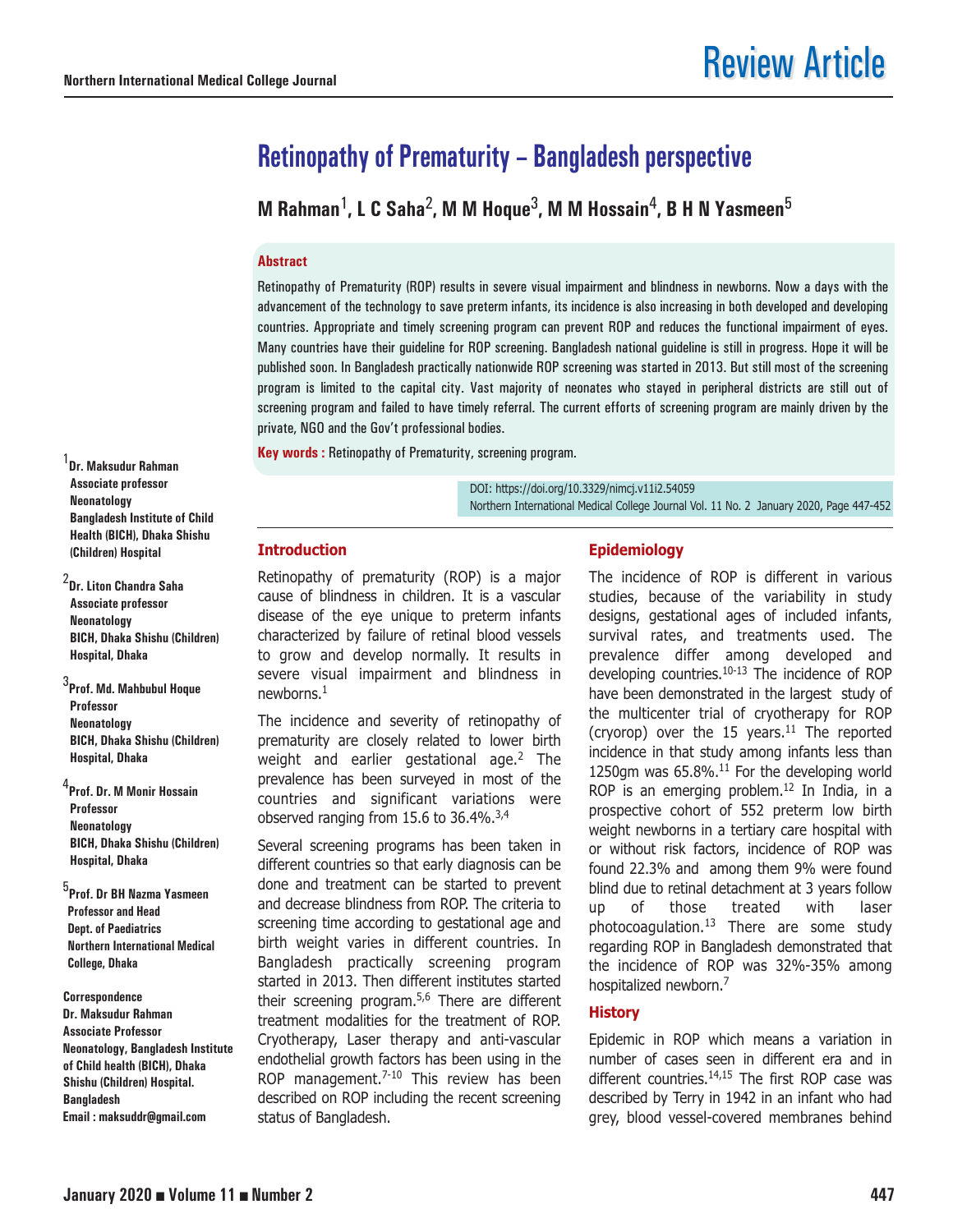the pupil. The first epidemic was seen in Europe and North America due to unmonitored oxygen supplementation in the late 1940's and 1950's. $14,15$  After this event overuse of oxygen was stopped and careful administration of oxygen was recommended.10

With the uses of pulse oximetry in 1970s, and beyond, oxygen therapy became controlled and it was thought that ROP would disappear. But it was not true. As the sick newborn continued to survive due to the advancement of neonatal services, the incidence of ROP again rose to high level.<sup>10</sup>This indicated that small for gestational age and very low birth weight correlated more strongly with the occurrence of ROP than did the oxygen administration.

The third epidemic have been found in India and other developing countries which is characterized by severe ROP in survived premature babies. $14$  The causes of this was due to improper neonatal care and lack of proper oxygen admistration.<sup>14</sup> Therefore, there is a need for strict guidelines of oxygen administration and monitoring and with proper neonatal care. For these ophthalmologists and the retinologists came together to find out an effective treatment of this devastating disorder related to prematurity.14

## **Pathogenesis**

The development of ROP has two phages:

- **(1) Primary stage or vasoconstrictive phase:** This occurs during exposure to hyperoxia and there is also suppression of the normal anterior ward vascularization of the retina. This mechanism of vasoconstrictive and obliterative effect of oxygen is seen predominantly in the developing retinal vessels. This in turn leads to suppression of vascular endothelial growth factor.<sup>14, 16, 17</sup>
- **(2) Secondary stage or vasoproliferative phase :** This occurs during the shifting from oxygen to room air and involves dilatation and tortuosity of the existing larger vessels with neovascularization and proliferation of new vessels into the vitreous. This is mainly due to the sudden surge in vascular endothelial growth factor levels.<sup>14,16,17</sup>



#### **Risk factor**

Premature baby usually develops ROP, but term baby also develops ROP when risk factor is present. Risk factors for ROP includes prolonged oxygen therapy, anemia required blood transfusion, hyperglycemia in 1<sup>st</sup> week, cardiorespiratory instability, neonatal sepsis etc.<sup>10,14</sup>

#### **Classification**

With the development of modern newborn care and improvement of ventilator care, newborn survival has increased resulting in increase of retinopathy of prematurity. A committee for ROP classification was formed in1984, which proposed an international classification of ROP (ICROP) by dividing the retina into three zones, extending from posterior to anterior retina and describing the extent of ROP in clock-hours of involvement.<sup>14,18</sup> However with the advances in retinal imaging techniques, a revised ICROP was put forth which described the zones better.<sup>14,18</sup>

#### **Zones**

Three concentric zones centered on the retina define the anteroposterior location of retinopathy.

**Zone I:** With optic disc as the center, and twice the distance from the disc to fovea, the circle formed is zone I. Using a 25 or 28 diopter (D)-condensing lens, when the nasal edge of the optic disc is kept at one edge, the temporal field of view is zone I extent.

**Zone II:** It starts from the edge of zone I and extends till the ora serrata nasally, with a corresponding area temporally.

Zone III: Zone III is the remaining crescent of retina temporally.



## **Extent of retinopathy**

The extent of the ROP is documented by the number of clock hours involved. For the observer examining each eye, the temporal side of the right eye is 9 o'clock and that of the left eye is 3 o'clock and vice versa.<sup>14,19</sup>

## **Stages of ROP**

It denotes the degree of vascular changes. There are five stages.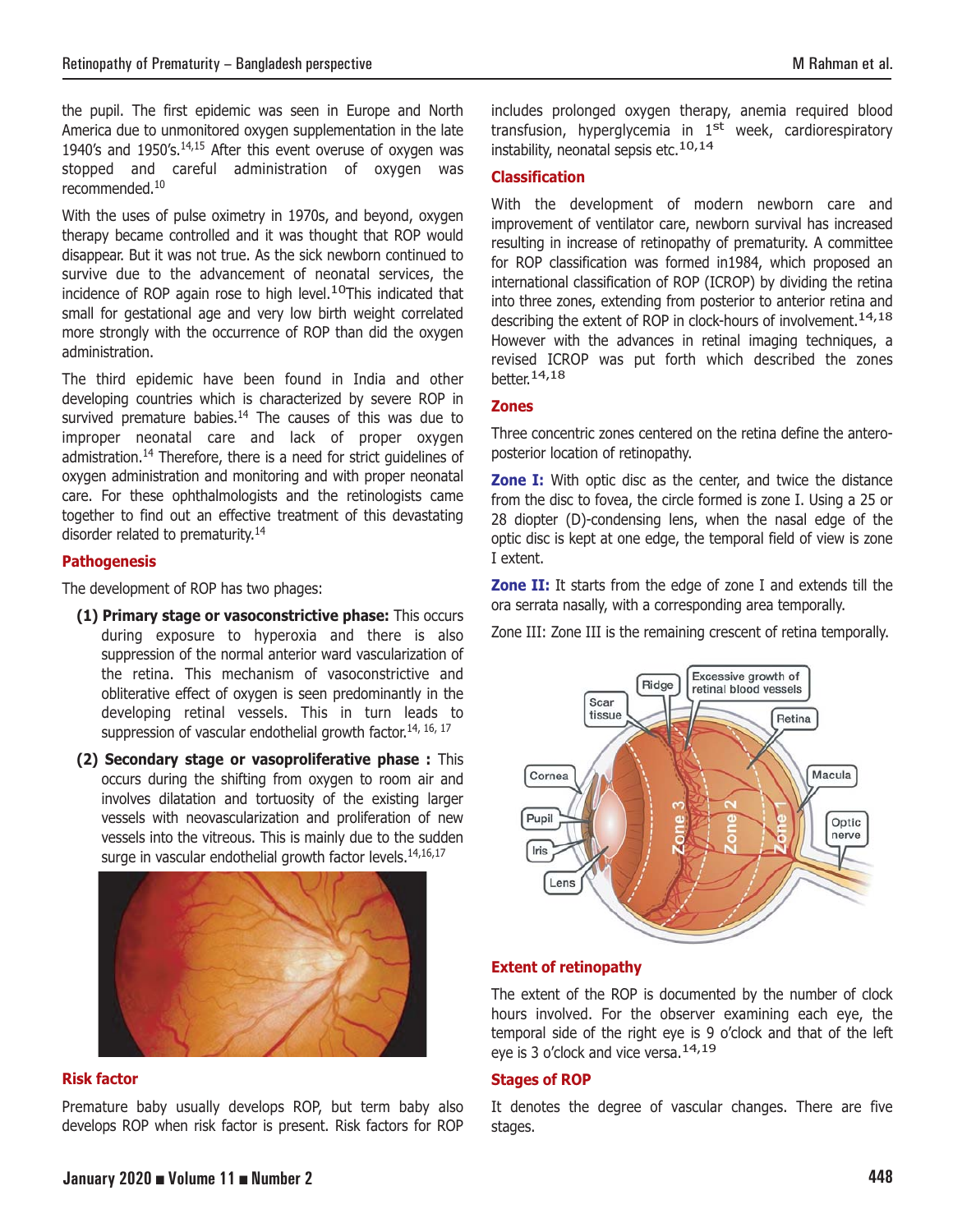**Stage 1 - demarcation line:** A demarcation line is seen between the vascular and avascular retina. It is a thin structure that lies in the plane of the retina.



**Stage 2 - ridge:** The demarcation line grows to occupy a volume and has a height and width to form a ridge above the plane of retina. Small tufts of new vessels also called as "popcorn" vessels may be seen posterior to the ridge.

**Stage 3 - ridge with extra retinal fibrovascular proliferation :** In this stage extraretinal fibrovascular tissue is seen arising from the ridge into the vitreous. It may be continuous or non-continuous and is posterior to the ridge.



**Stage 4 - subtotal retinal detachment :** Here a partial detachment of the retina is seen which may be exudative or tractional. It is sub divided into the following: (1) Partial retinal detachment not involving the fovea and (2) Partial retinal detachment involving the fovea.

**Stage 5 - total retinal detachment :** Here a total retinal detachment is seen as child usually presents with leukocoria (white pupillary reflex). 14, 19



**Plus disease :** It is an indicator of severity of the disease and is defined as venous dilation and arterial tortuosity of the posterior pole vessels.

**Pre-plus disease :** It is defined as posterior pole vascular dilation and tortuosity which is more than normal but less than plus disease.

Aggressive posterior ROP : This refers to an uncommon, rapidly progressive, form of ROP previously referred to as "rush disease". It is characterized by a posterior location, severe plus disease and flat intraretinal neovascularization. It can progress very fast to stage 5 ROP and blindness, if not intervened early. The flat neovascularization can be quite subtle and can easily confuse less experienced<sup>14,19</sup>

# **Screening for ROP - present concept**

Worldwide ROP is the leading causes for childhood blindness. Early detection and timely intervention can be possible by ROP Screening program which ultimately can help to reduce the burden of blindness.

Screening is a process of identifying disease in the apparently normal subjects who are at risk by applying simple, safe, repeatable, sensitive and valid tests for disease detection. Due to lack of gold standard tests for ROP, the screening process may also be referred as "case detection initiative".

Screening ultimately aims at reducing the incidence of ROP, prompt case detection and optimal treatment for ROP, thereby reducing the severity and overall burden of childhood blindness.<sup>14,20</sup>

## **a) Whom to Screen**

Currently Screening of ROP mainly depends on gestational age, birth weight and some unfavorable factors. The risk factors for ROP include severe respiratory distress syndrome, anemia, neonatal sepsis, thrombocytopenia, multiple blood transfusions and apnea. If these risk factors are not seriously taken into consideration, affected infants may inadvertently get excluded and hence careful review for risk factors should be taken by the pediatrician.

The criteria of ROP screening varies in different countries and different institutes. According to guidelines of the American Academy of Pediatrics, infants with a birth weight  $\leq$  1500 gm or qestational age of  $\leq$  30 week and selected infants with a birth weight between 1500 and 2000 gm or gestational age of more than 30 week with an unstable clinical course, should be screened for ROP. In New Zealand, they recommend screening criteria of  $<$  31 week' gestation or  $<$  1250 grams.<sup>21-23</sup>

In developing countries, late preterm babies with a birth weight between 1500 and 2000 grams may also develop ROP. Therefore, in Bangladesh baby with a birth weight  $\leq$  1750 g and/or gestational age of  $\leq$  34 week may be used as a cut-off for ROP screening. Babies with a gestational age of 34-to-36-week gestation or a birth weight between 1750 and 2000 grams should also be screened if child has a stormy neonatal course. $21-23$ 

## **b) Time of screening**

ROP screening should start by 31-week postconceptional age or 4 weeks after birth, whichever is later. In developing countries some babies may develop early aggressive posterior (AP)-ROP.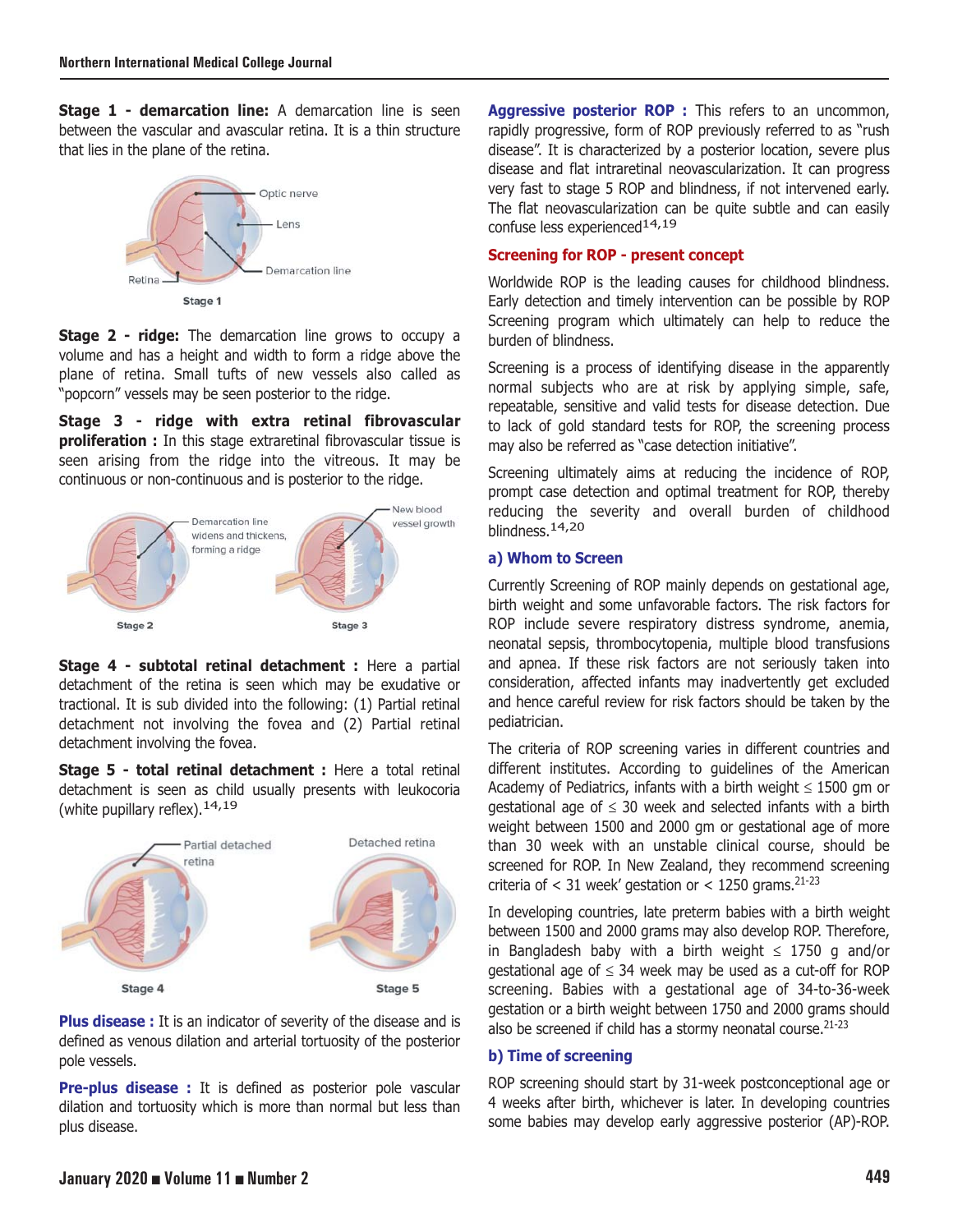Thus, in developing countries, to enable early identification and treatment of AP-ROP, infants < 28 week or < 1200 grams birth weight should be screened relatively earlier at 2-3 week of age.14,24

# **c) Follow-up of screening**<sup>25</sup>

| Follow -up        | Immature vascularization,<br>no ROP                         | <b>ROP</b><br>Stage 1 or 2 Stage 3 | <b>ROP</b>               | Regressing<br><b>ROP</b>                   |
|-------------------|-------------------------------------------------------------|------------------------------------|--------------------------|--------------------------------------------|
| 1 week or<br>less | Zone I or immature retina<br>extends into posterior zone II | Stage 1 or 2 Zone III<br>zone I    | Zone II<br>pre-threshold |                                            |
| $1-2$ weeks       | Posterior zone II                                           | Stage 2<br>zone II                 |                          | Unequivocally<br>regressing ROP<br>Zone I  |
| 2 weeks           | Zone II                                                     | Stage 1<br>zone II                 |                          | Unequivocally<br>regressing ROP<br>Zone II |
| $2-3$ weeks       | d) Evangination tooknigua                                   | Stage 1 or 2<br>zone III           |                          | Regressing ROP<br>Zone III                 |

#### **d) Examination technique**

The methods of screening of ROP can be done by Indirect ophthalmoscope and Use of RetCam and telemedicine Screening of ROP. 10, 14

## **Indirect ophthalmoscope**

Here the binocular indirect ophthalmoscope (a head-mounted scope with light source) and a lens for focusing is used. In this method the examination technique involves 2 steps namely the dilatation of pupil and indirect ophthalmoscopy preferably with a 28D lens. First pupil is dilatated 45 minutes prior to commencement of the screening. Eyes drop, a mixture of cyclopentolate (0.5%) and phenylephrine (2.5%) is applied 2 to 3 times about 10-15 min apart. Besides tropicamide (0.4%) may be used instead of cyclopentolate.<sup>10, 14</sup>



#### **Use of RetCam and telemedicine Screening of ROP**

The RetCam is a camera used to take photograph of the retina of the infants.17 This camera does not require a dilated pupil or contact with the eye. Retinal images taken by the camera can be stored, transmitted to expert, reviewed, analyzed and sequentially compared over time and are useful for telemedicine purposes. The advantages of this method are that fewer screening ophthalmologists would be needed, making it ideal for more remote or rural areas. But recent review showed that digital imaging screening cannot replace indirect ophthalmoscopy.





#### **e) Termination of Screening**

Criteria to stop further examination is when full retinal vascularization occur. This usually occurs at about 40th weeks of postmenstrual age and mostly completed by the 45th weeks. Screening should stop when regression of ROP is seen.<sup>10,26</sup>

# **f) Who should screen**

ROP examinations should be ''performed by an ophthalmologist trained in indirect ophthalmoscopy with sufficient knowledge and experience to enable accurate identification of the location and sequential retinal changes of ROP. Other recommended personnel for screening examination are Retina subspecialist, General ophthalmologist trained in indirect ophthalmoscopy, trained Neonatologist/Pediatrician and Trained Technician/Nurses.10,27

# **Treatment modalities**

The management of ROP depends on its zone, stage and aggressiveness. Several treatment modalities are described below.

## **1) Indirect laser photocoagulation**

Laser photocoagulation of the peripheral retina using indirect delivery system has proved to be the gold standard, time tested and successful means of treatment since many years.

Laser photocoagulation using infra-red diode laser forms a portable mode of treatment and can be performed in the nursery by skilled professionals. The biggest advantage is that it can be done under topical anesthesia. However, many institutions prefer general anesthesia for patient comfort. Laser ablation covers the relatively hypoxic retina into anoxic, thereby reducing stimulus for new vessel formation and disease progression. Cryotherapy or laser photocoagulation, ablation has its own demerits and causes destruction of the retina amounting to significant visual field loss.  $14$ 

## **2) Anti-vascular endothelial growth factors drugs**

Anti-vascular endothelial growth factor (VEGF) drugs work by directly blocking the effects of VEGF. Various anti-VEGF treatments (bevacizumab) have been used in patients with ROP either by intra vitriol injection or injection into anterior chamber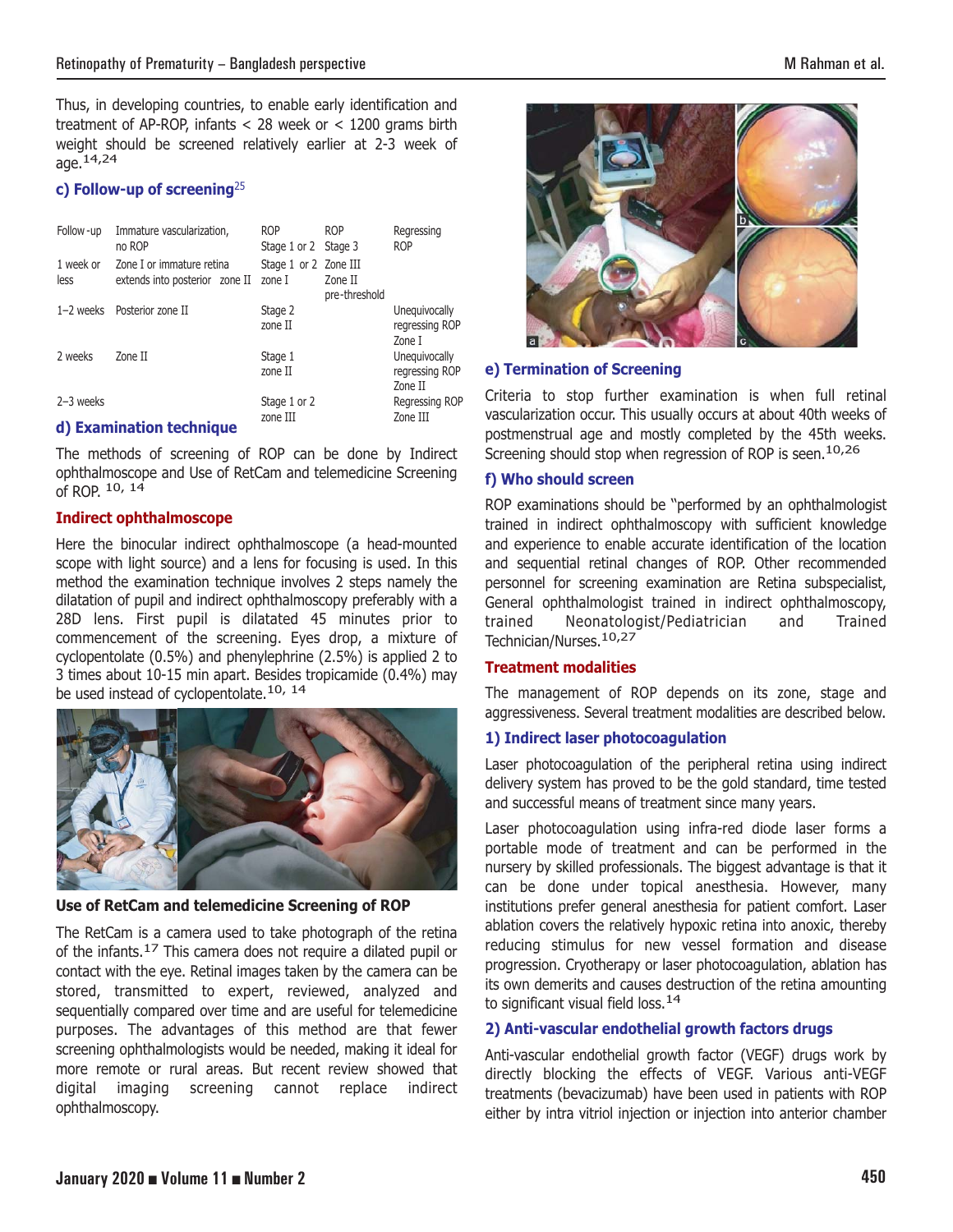of the eye. These drugs show highly successful results in adult retinal vascular diseases. For this reason, its use has been started in pediatric retinopathy as a monotherapy as well as in combination with lasers. A single intravitreal injection is less time consuming and less expensive as compared to lasers. Therefore, Anti-VEGF therapy should be tried only in selected cases.14

## **3) Surgical management**

This option is reserved for advanced stages of ROP (stages 4 and 5). The stage of ROP and features specific to each eye guide the choice of surgical technique. It is shown that best anatomical and visual outcome can be attained if surgical intervention is done at 4A ROP as it halts progression to worse stages.

The surgical options available for stage 4 ROP are lens sparing vitrectomy or scleral buckling. For stage 5, vitrectomy with lensectomy or open sky vitrectomy can be performed.<sup>14</sup>

Visual outcome for stages 4B and 5 is poor and can lead to permanent visual impairment.26 Periodic follow up and the burden of visual morbidity then become the prime concerns after the retinopathy is adequately treated. Visual rehabilitation can be achieved only through an integrated coordination between the pediatricians, ophthalmologists, paramedics and parents.

## **4) Newer therapeutic modalities for ROP**

Besides above-mentioned treatment there are many newer modalities of treatment of ROP. Anti-VEGF, systemic propranolol, IGF-1 replacement, granulocyte colony stimulating factor, Jun kinase inhibitor and omega-3 polyunsaturated fatty acid supplementation are the newer modalities. All these have evaluated in animals. Gene therapies also has been tested in animals. These newer emerging therapeutic options can be added with current therapies and improve treatment outcomes.10, 14

## **Long term sequelae of Retinopathy of prematurity**

Most of the knowledge about long term outcome of Retinopathy of prematurity came from the study of CRYOROP and ETROP.<sup>14</sup> Severe retinopathy of prematurity often leads to long-term visual loss and blindness in the most severe cases.<sup>10, 14</sup>

Infants treated with transpupillary laser for severe retinopathy of prematurity have an increased risk of myopia (up to 70%). Mild to moderate degree of peripheral vision loss (about 6.2% reduction) has been observed in the lasered versus unlasered eyes. In another the study of CRYO-ROP cohort, between 10 and 15 years of age, new retinal folds or detachments developed in 4.5% of the threshold eyes treated with cryotherapy and 7.7% of threshold eyes not treated. Other longterm sequelae seen in other study is cataract, amblyopia, myopia of high degree, strabismus etc, 10, 14

# **Medico legal implications**

By proper and timely screening of ROP, early detection and initiation of treatment can be done. It helps to reduce morbidity from ROP and prevent blindness. Pediatrician and neonatologist should refer the neonates of high risk at appropriate time to ophthalmologist and the ophthalmologist should do the correct screening and treatment. If delay or not doing ROP screening infant may get loss of vision. In that case the pediatrician and the ophthalmologist are at risk of getting into a lawsuit. Therefore, both group should take ROP screening program seriously to avoid medico-legal implications.<sup>14</sup>

## **Retinopathy of prematurity- Bangladesh perspective**

Every year 3.75 million newborn born in Bangladesh.<sup>5</sup> Therefore, the chance will be high to develop increase number of ROP in this country. Moreover, heath facility is improving now and more preterm baby survives. But the care of preterm baby is still suboptimum. Hence the risk of ROP is remain. Even term baby with perinatal complication may develop ROP.<sup>5</sup>

One of the earlier studies for ROP in Bangladesh included preterm infants of gestational age <33 weeks between December 1998–July 2003 and found an incidence of 5.5% in 114 babies, all presenting at various stages. Recently in 2017 at Dhaka Shishu (Children) Hospital the incidence of ROP is 35% among hospitalized neonates.<sup>5,7</sup>

Previously ROP screening was done only in individual level. Very few ophthalmologists did ROP screening in private chamber and hospital and mostly for study purpose. Initially the 2 center, Ispahani Islamia Eye Institute and Hospital (IIEI&H) and National Institute of Ophthalmology (NIO) started basic services for screening and laser treatment in Dhaka Between 2010 and 2012.5,7

In 2013, ORBIS International in collaboration with Ispahani Islamia Eye Institute and Hospital (IIEIH) organized a stakeholders' awareness and sensitization program for neonatologists and other child health personnel. With this support from ORBIS development of human resources, infrastructure and equipment was done. In a survey carried out by ORBIS, in 2014 at 12 NICUs of Dhaka, 2962 preterm infants were screened over a six-month period in 2014.

Between January 2013 and March 2017 staff in IIEIH screened over 2000 preterm infants. About a third of these babies had different stages of ROP.<sup>5</sup>

At Dhaka shishu hospital routinely screening program for ROP was started in July 2013 under direct supervision of ophthalmologists of the department of Vitreo-Retina in National Institute of Ophthalmology (NIO). Since then, total 496 hospitalized neonates were screened till December 2018 and the incidence of ROP was 32% in 2018. In BSMMU the incidence of ROP between 2013 to November 2014 was 23.7%. In BIRDEM the incidence of ROP in 2016 was 33.33%.28,29